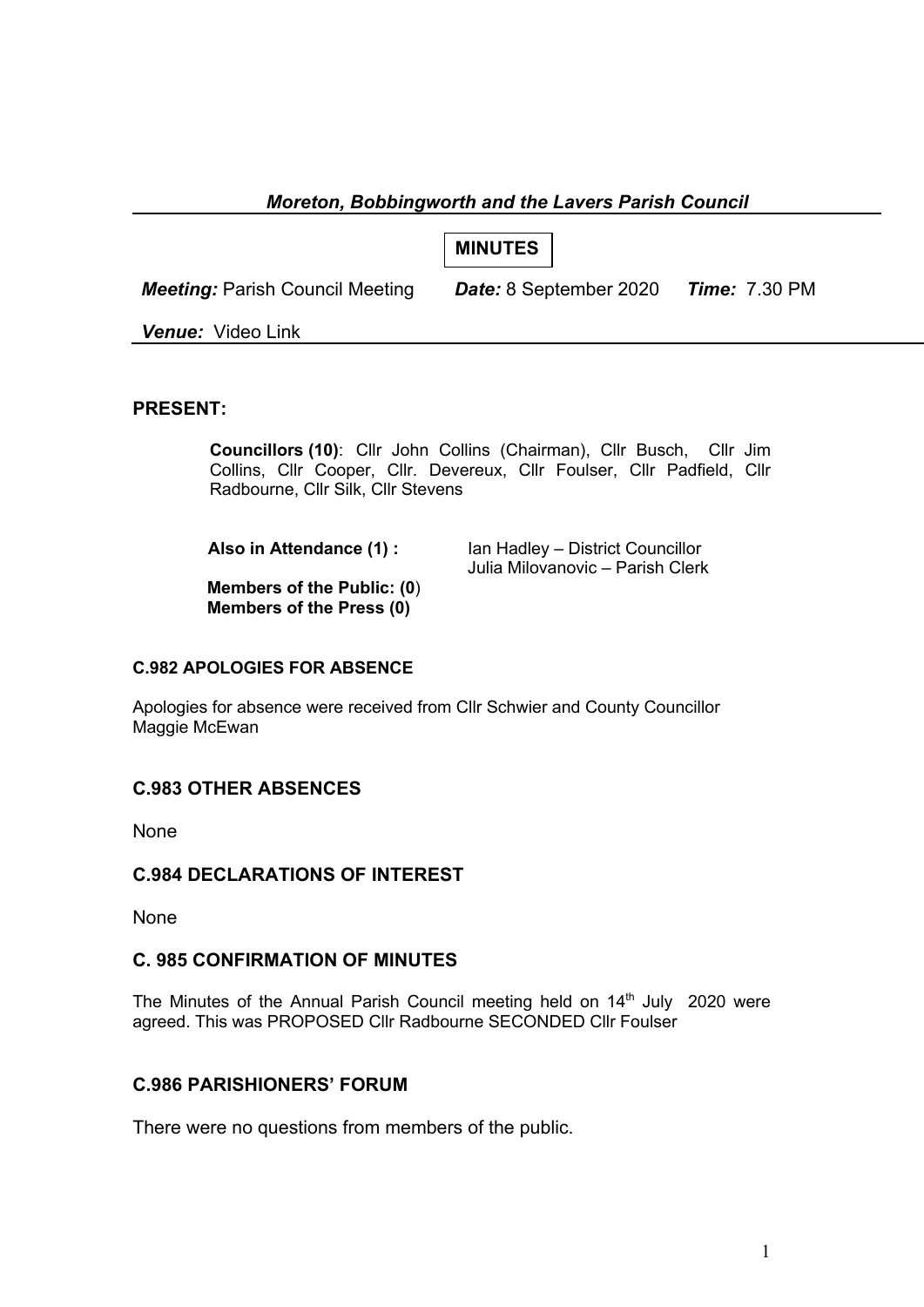### **C.987 RESIGNATION**

The Clerk advised that Cllr Chiverrell had tendered his resignation. The vacancy would be advertised on the Parish Council's website and noticeboards.

The Chairman proposed a formal vote of thanks to Richard Chiverrell for his work on the Council and in particular his involvement in organising the various commemorations for WW1. This was supported unanimously.

The procedure for either electing or co-opting a new Councillors was noted as per the Agenda.

### **C.988 CO-OPTION OF NEW COUNCILLORS**

Two applications had been received for the two ward vacancies in Bobbingworth. They were from Mark Baines and Paul Dackombe. Both individuals were present at the meeting and gave a short explanations of why they would like to become members of the Parish Council.

It was unanimously agreed to co-opt both applicants.

The Chairman advised that they were both welcome to stay for the remainder of the meeting but would not be able to take part.

#### **C.989 REPORTS**

#### *a)* **Bobbingworth Nature Reserve**

Cllr Cooper advised that Community Spirit was organising a community litter pick (War on Plastic) on Saturday 12<sup>th</sup> September between 10 am and midday at the Nature Reserve.

The rabbit traps installed by ECC were in a poor condition and this would be raised with Lee Saville.

#### *b)* **District Councillor Report**

Cllr Ian Hadley advised that:

- i) The White Paper due to be published at the end of September regarding the future shape of local Councils could lead to between two and four new Unitary Councils within Essex. EFDC was joining with other District Council's in the area to ensure that they were involved in future discussions on the proposals. This may lead to Parish Councils having more decision making powers;
- ii) The White Paper on the future of planning would mean that Local Authorities would have to produce and adopt a Local Plan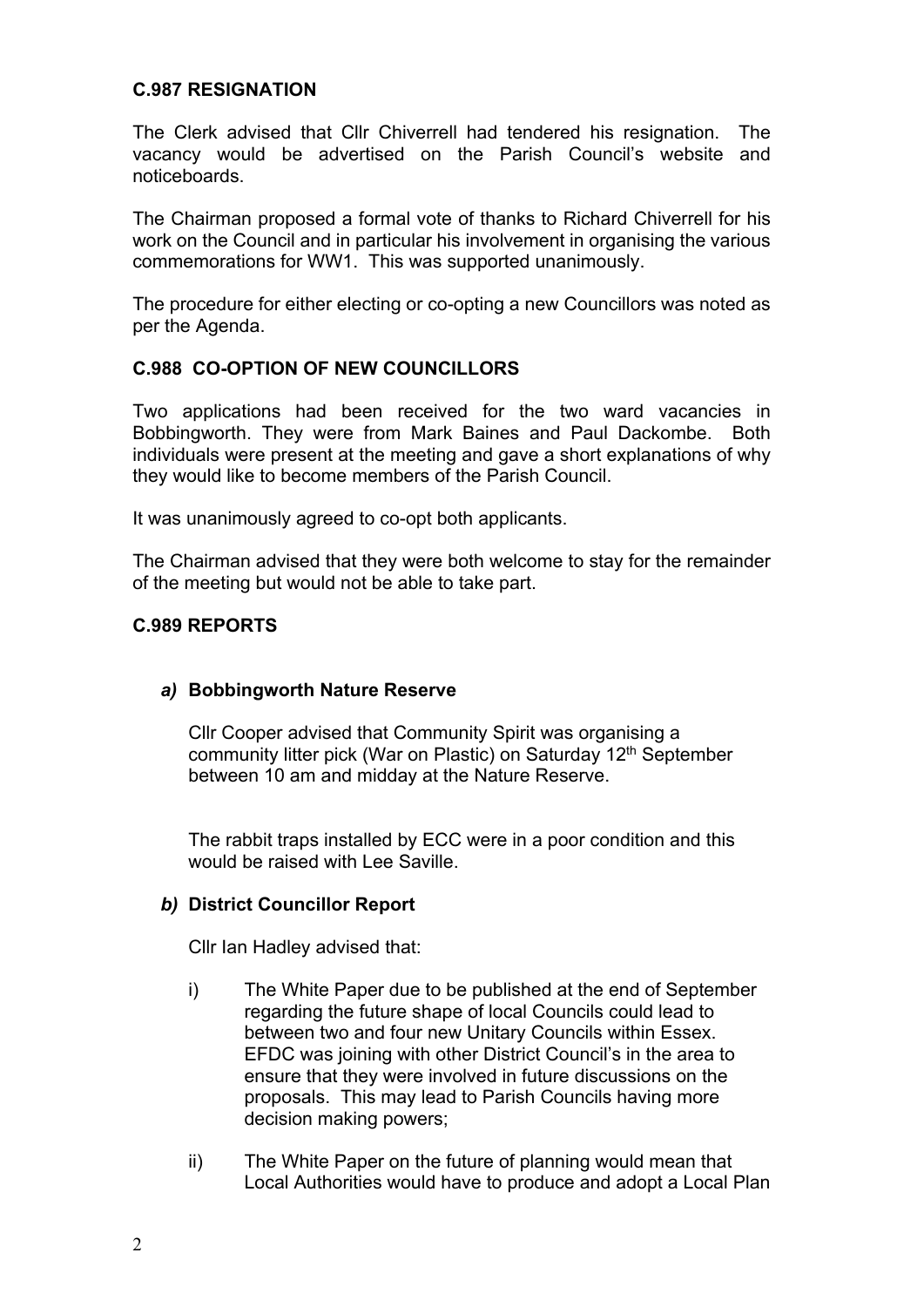within 30 months. This would present a challenge as the current Local Plan takes circa 7 years;

- iii) The plans for the rejuvenation of Epping Street had been approved by Cabinet;
- iv) He had contacted the Highway Rangers regarding the village sign at Weald Bridge Road and discussion ensued regarding the two finger posts in the village. Cllr Cooper advised that one of the posts was being refurbished by a resident. Cllr Cooper would advise the Clerk the position with the post being refurbished and the Rangers would be asked to put it back in place.
- v) He was following up the "not expedient to take further action" decision on the unauthorised mobile homes at Lakeside. He would report back to Parish Council as soon as he had an explanation from EFDC.
- **c) Parish Councillor Reports** none

### **C.990 HIGHWAYS**

- a) **Pot Holes –** noted as per Agenda.
- **b) Speed, parking and congestion survey Church Road, Moreton**

Noted – as per Agenda

**c) Request for speed restriction on Watery Lane and through Little Laver**

Cllr McEwan was not present provide an update.

#### **C.991. CLERKS COMMUNICATIONS AND CORRESPONDENCE REPORT**

- Rural Affordable Housing a representative from RCCE Rural Housing Team would be attending the November meeting.
- The Health and Wellbeing Co-ordinator would also be attending the November meeting to provide a short presentation.
- Play in the Park noted as per the Agenda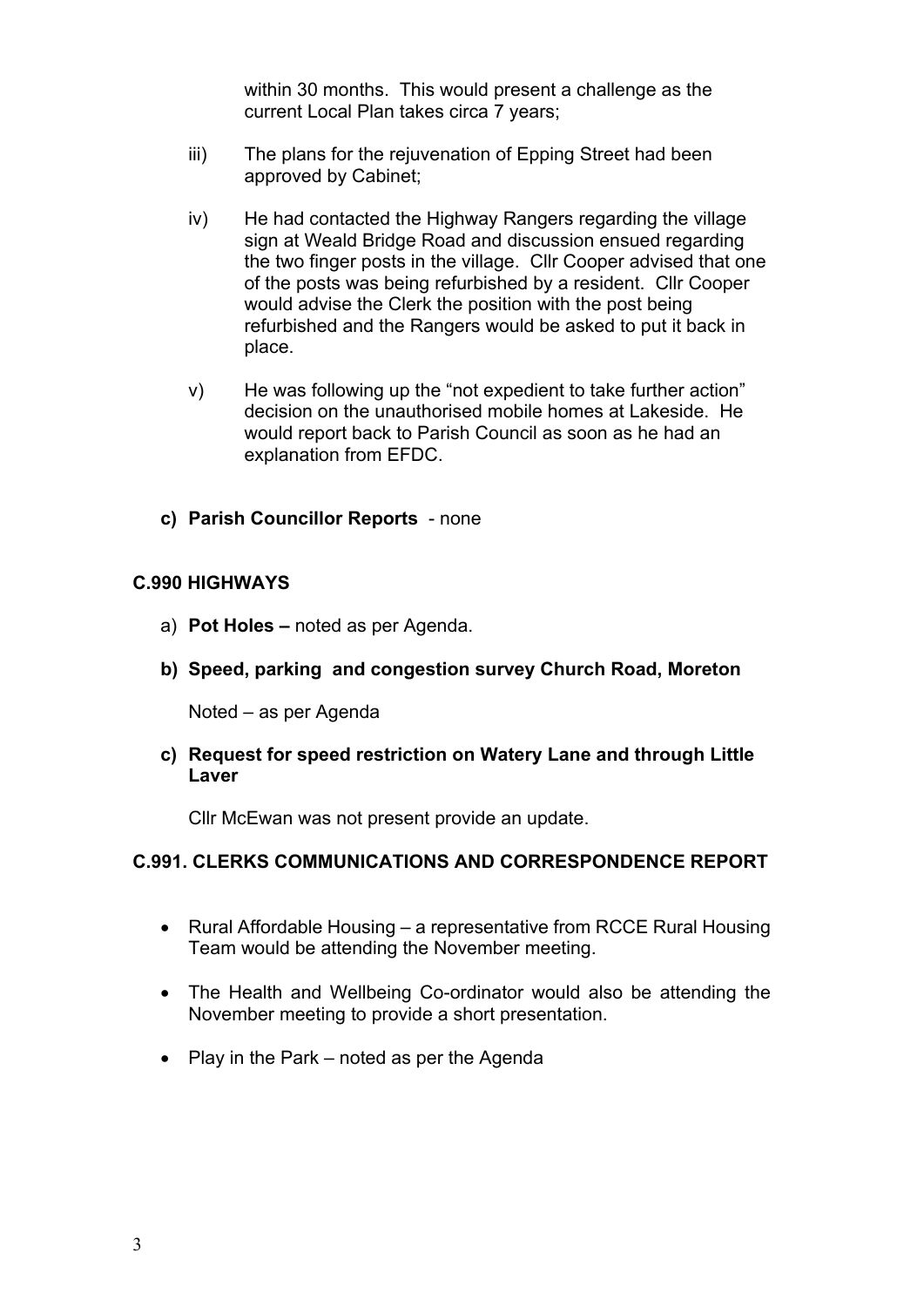# **C.992 MHCLG WHITE PAPER ON PLANNING REFORMS**

It was AGREED that the Clerk would draft an initial response which would be circulated to all Councillors for comment/amendment.

### **C.993 NOTICEBOARD POLICY**

It was AGREED that the Clerk wuold purchase replacement locks. The Noticeboard Policy was also AGREED. PROPOSED Cllr Radbourne. SECONDED Cllr Busch.

### **C.994 DEDICATED E-MAIL ADDRESSES FOR COUNCILLORS**

It was AGREED to purchase the domain hosting at a cost of £30 per annum. PROPOSED Cllr Busch. SECONDED Cllr Radbourne.

#### **C.995 DEFIBRILLATOR**

It was AGREED that:

- i) the second defibrillator would be located in the Bobbingworth telephone kiosk and once this was in place the Clerk would request that a sign indicating the location of the defibrillator be sited on the A414.
- ii) A formal letter of thanks be sent to the member of public who made the generous donation for defibrillator pads and batteries.

PROPOSED Cllr Cooper. SECONDED Cllr Devereux.

#### **C.996 REPAINTING OF PHONE BOXES**

It was AGREED that the repainting of all three phone boxes should go ahead. PROPOSED Cllr Cooper. SECONDED Cllr Busch.

Cllr Cooper advised that a local resident had kindly volunteered to paint the Bobbingworth phone box free of charge.

The Clerk had received one quotation for repainting of the phone boxes to date of £750 per phone box. Further quotations would be circulated by e-mail to **Councillors** 

#### **C.997 NEW RURAL POLICING UNIT**

It was AGREED that the Clerk would contact Chief Inspector Batsford to ascertain what action this unit was taking/had taken within the Parish.

#### **C.998 NEW CHRISTMAS TREE LIGHTS/CHRISTMAS TREE**

It was AGREED that the Clerk would purchase 10 x 10m strings of new Christmas lights. PROPOSED Cllr Radford. SECONDED Cllr Cooper.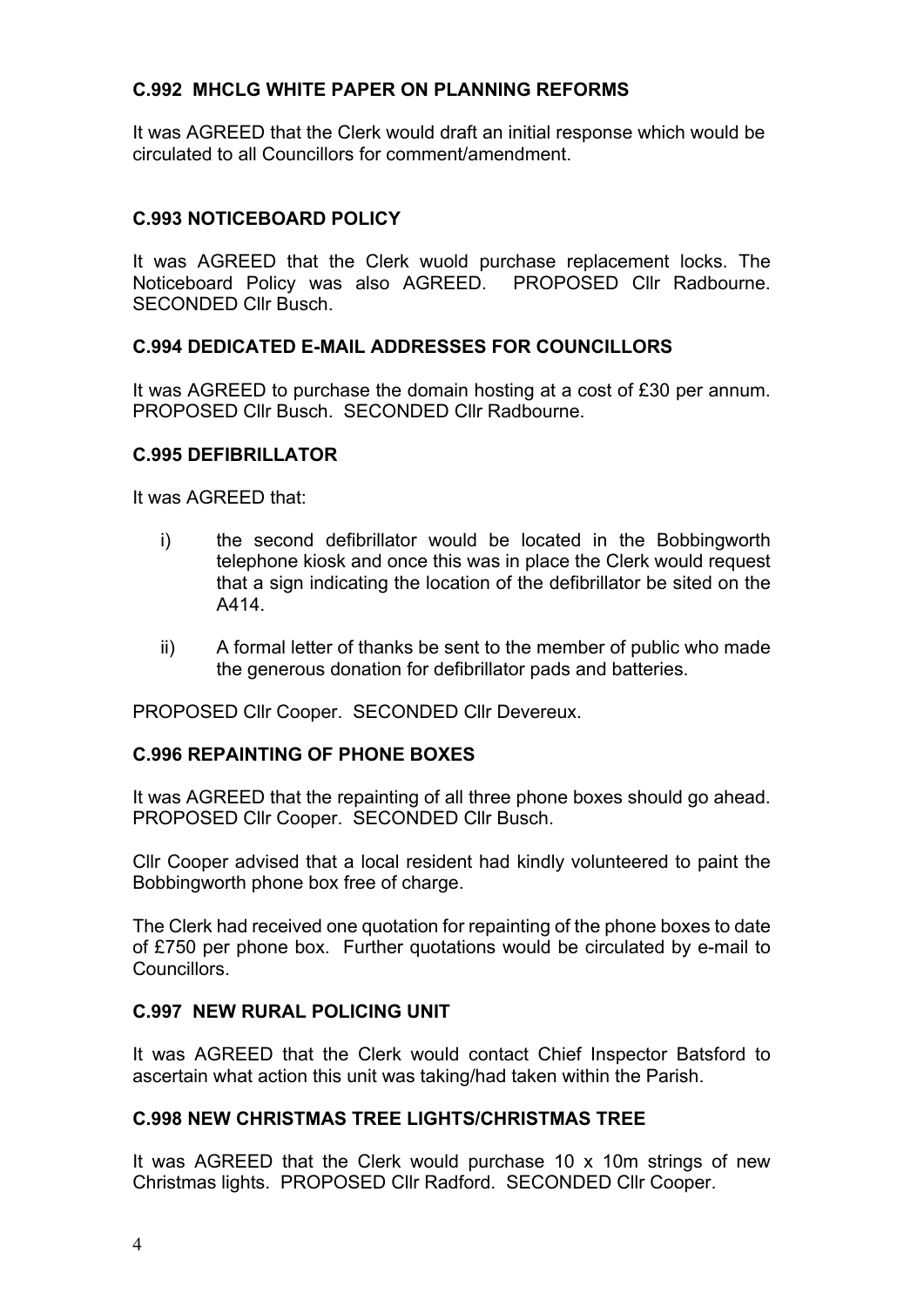# **C.999 CHRISTMAS TREE LIGHTS SWITCH ON**

It was AGREED that the Chairman would switch on the Christmas Lights but the switch on would be dedicated to the late Colin Thomson and a poem read out in his memory.

# **D.001 PARISH OPEN MEETING**

This was unlikely to take place because of the COVID restrictions.

# **D.002 FORMAL COMPLAINT TO LOCAL GOVERNMENT OMBUDSMAN**

As the response to the Stage 2 complaint from EFDC was unsatisfactory it was AGREED that the matter would be referred to the Ombudsman and supported by a list of other planning complaints where the Parish Council believes EFDC have failed to follow regulations and protocol. PROPOSED Cllr Busch. SECONDED Cllr Stevens

#### **D.003 PLANNING**

### **1. Blakes Golf Club Licensing Application**

The Chairman and Vice Chairman had met with the current Managers of Blakes Golf Club the previous day. The current managers had been put in place by the administrators. Their aim was to work with the local community. All nearby residents would be given details of who to contact in case of any problems arising from the Golf Club.

With regard to the current application the managers had advised that the details on the licensing application form were incorrect and that the application was for the license to be effective from 11.00 am until midnight.

They had offered to use sound limiters on any music events.

It was AGREED that the Clerk should represent the Parish Council at the official hearing for the application on  $22<sup>nd</sup>$  September and request that the use of sound limiters form part of the conditions for any license granted.

### **2. Planning Applications**

**Noted** 

### **3. Planning Decisions**

**Noted** 

#### **4. Planning Concerns**

It was AGREED that the list of planning concerns as per the Agenda be included within the complaints being submitted to the Ombudsman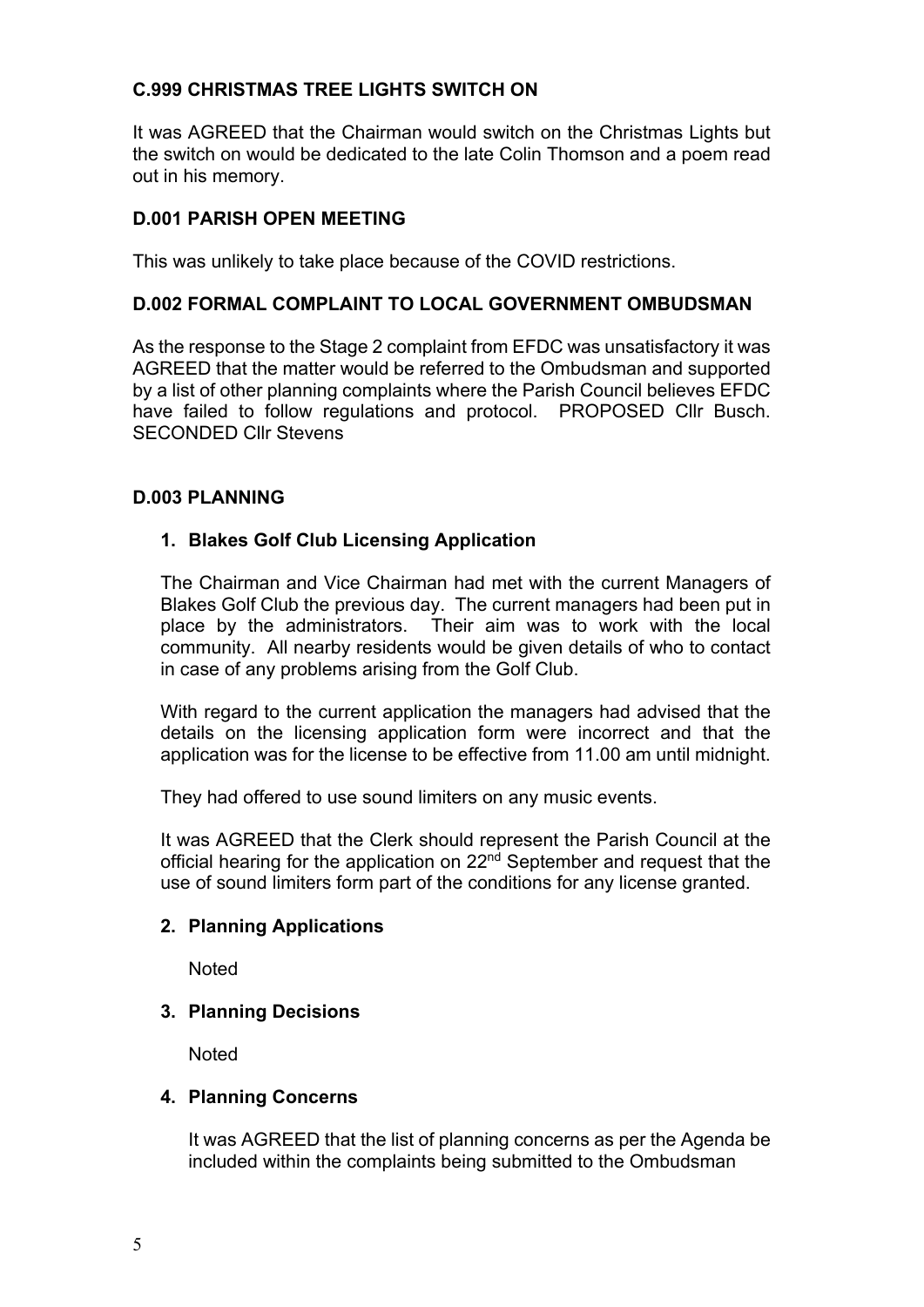## **5. Enforcement Action**

Concern was expressed regarding the decision by EFDC that it was not expedient to take enforcement action. Cllr Ian Hadley had kindly already offered to ascertain why this decision had been taken

## **D.004 BOBBINGWORTH CLOCK**

It was AGREED to award a grant of £200 towards the annual service and repair. PROPOSED Cllr Radbourne, SECONDED Cllr Stevens

#### **D.005 FINANCIAL MATTERS**

- i) Clerk's overtime NOTED
- ii) Increase in NJC salary scales NOTED
- iii) The payments below were AGREED. PROPOSED Cllr Busch. SECONDED Cllr Foulser.

| <b>Payment</b><br>Number/met<br>hod | To                   | For                                                     | <b>Amount</b> |
|-------------------------------------|----------------------|---------------------------------------------------------|---------------|
| <b>BACS</b>                         | Julia Milovanovic    | Overtime July                                           | £224.48       |
| <b>BACS</b>                         | <b>HMRC</b>          | National Insurance (July)                               | £23.54        |
| <b>BACS</b>                         | Julia Milovanovic    | Overtime Aug                                            | £84.18        |
| <b>BACS</b>                         | <b>Vikatechost</b>   | Domain hosting for e-mail<br>addresses                  | £30           |
| <b>BACS</b>                         | <b>EFDC</b>          | Play in the Park                                        | £170          |
| <b>BACS</b>                         | <b>Carol Foulser</b> | Land Registry charges<br>reimbursement                  | £28.00        |
| <b>SO</b>                           | Julia Milovanovic    | Sept Salary*                                            | £498.51       |
| <b>SO</b>                           | Julia Milovanovic    | Oct Salary *                                            | £498.51       |
| <b>BACS</b>                         | Julia Milovanovic    | Home Office expenses<br>5 Sept - 7 November<br>10 x £10 | £100.00       |
| <b>BACS</b>                         | Julia Milovanovic    | Backdated salary<br>increase                            | £96.97        |

#### **iv) Bank Balances**

NOTED

### v) Bank Reconciliation

NOTED